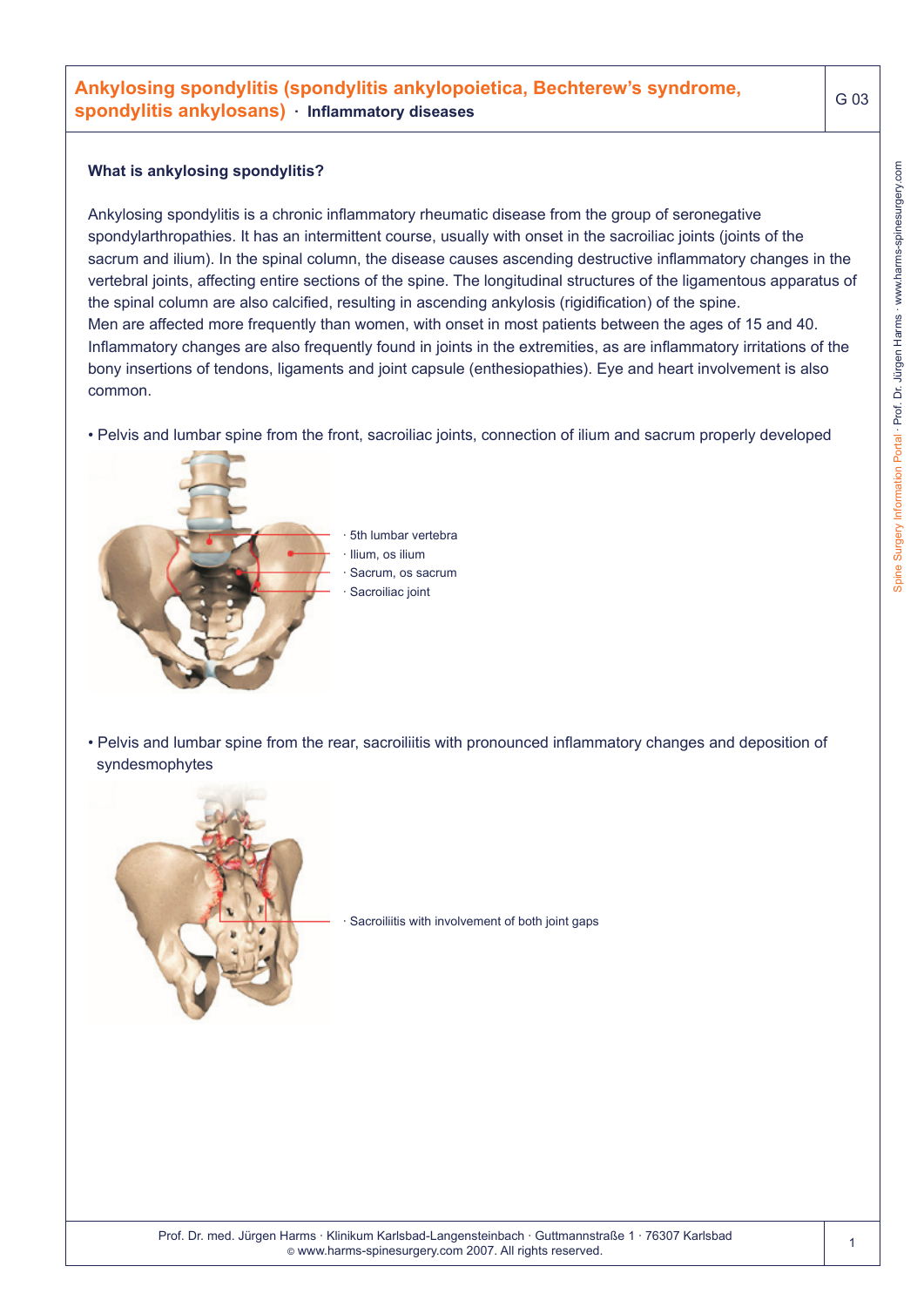# **Ankylosing spondylitis (spondylitis ankylopoietica, Bechterew's syndrome, spondylitis ankylosans) · Inflammatory diseases**

#### **How does this disease develop?**

The initial cause of the inflammatory processes is still unknown, though studies have shown that 95% of the patients with this disease exhibit the human leukocyte antigen B27 (HLA-B27), supporting the conclusion that genetics play a role in its pathogenesis.

HLA antigens are immunoglobulins located in the cell membranes. They play a central role in the human immune system, because they can differentiate between the body's own proteins and foreign proteins and can therefore send signals to the immune system as to which foreign substances (antigens) have to be attacked and destroyed.

Patients with ankylosing spondylitis frequently also suffer from infections of the gastrointestinal and urogenital tracts caused by Klebsiellae – nonmotile, encapsulated bacteria that can cause pneumonia, meningitis, and blood poisoning (sepsis), in addition to other infections.

Klebsiellae possess microbial O and K antigens, foreign proteins that induce the production of antibodies (immune defense substances) in the human organism.

These facts lead to the supposition that a potential cause of the disease could be a cross-reaction between the body's own and bacterial antigens in the immune systems of HLA-B27-positive patients suffering from Klebsiellae infections. This initiates an autoimmune process in which the body's own immune system attacks and damages healthy structures such as the vertebral joints and vertebral bodies.

#### **What examinations are done?**

#### **1. Rheumatological case history**

A review of a specifically rheumatological medical history can provide valuable information as a basis for an initial tentative diagnosis with a few specific questions:

· Where is the source of the pain?

- · In the joints?
- · In soft tissues?
- · In the spinal column?

· How has the disease developed over time?

- · Acute start or gradual worsening?
- · Intermittent episodes with phases of remission and worsening?
- · Does the pain exhibit a typical pattern over the day?

#### · Is there a specific pattern of affected joints?

- · Are large or small joints more typically affected?
- · Is only one joint affected, or several?
- · Do the symptoms move from one joint to another?
- · Since rheumatic conditions also frequently affect organ systems, it makes sense to note any abnormalities in the following areas:
	- · Kidneys and efferent urinary tract (cystourethral inflammations, balanitis, previous STDs)?
	- · Gastrointestinal tract (diarrhea, admixture of blood)?
	- · Cardiovascular system
	- · Lungs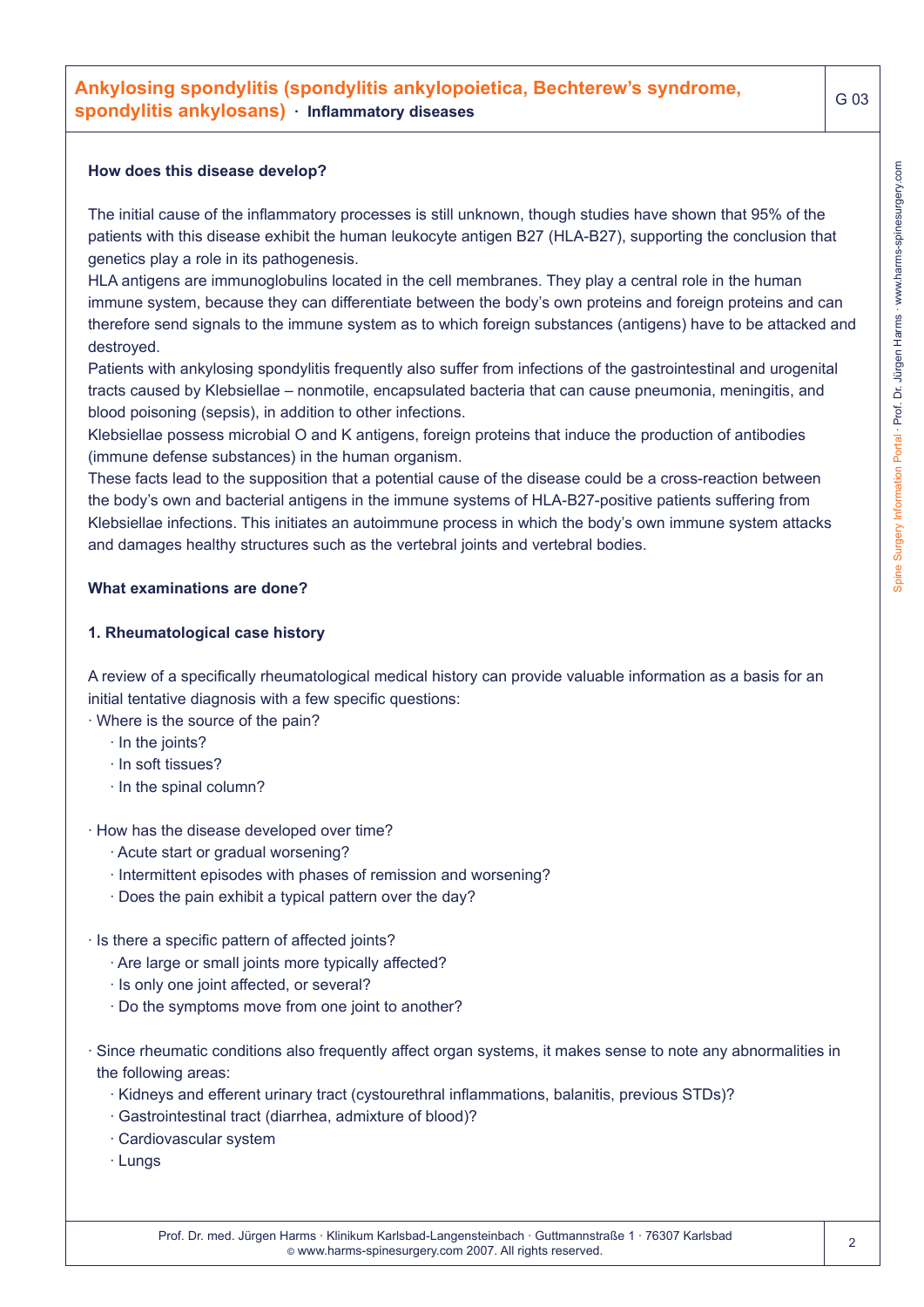## **Ankylosing spondylitis (spondylitis ankylopoietica, Bechterew's syndrome, spondylitis ankylosans) · Inflammatory diseases**

- · Skin (psoriasis, nodular changes, swellings, ulcers)?
- · Eye symptoms (burning, vision problems, foreign-body sensation, dryness, redness)?
- · Fever (bouts of fever, chills)?
- · Neurological symptoms

#### **2. Physical examination**

#### · Inspection

Every physical examination should cover all organ systems.

We will limit our focus in what follows to the most important clinical examinations in cases of suspected rheumatic disease.

- · Skeletal malpositions, asymmetries or deformities?
- · Normal leg axes?
- · Joints (mobility, joint effusions, redness, swelling?)
- · Muscles (too little/too much, (=atrophy/hypertrophy), normal strength development?
- · Normal posture and movement?
- · Skin and mucosa (skin changes, psoriasis, nodular changes, fluid accumulation)?

#### · Palpation

- · Muscles: muscle tone (tonus) raised or reduced, myogeloses (hardened muscles), trigger points (pressure points from where a spreading pain can be induced)?
- · Pain induction (pressure, percussion, tension, compression pain)?
- · Pain induction around the insertions of tendons, ligaments and joint capsules (enthesopathy)?
- · Tendons and bursae (inflammatory changes)?
- · Joints (effusion, mobility, capsule thickening, grating noises)?
- · Thorax (respiratory movements normal, can compression pain be stimulated)?
- · Functional tests specific spinal column functional tests:
	- · Active and passive mobility tests of the spinal column (flexion, extension, stretching, lateral inclination)
	- · Finger-floor distance (measurement of overall spinal mobility)
	- · Schober's sign (measurement of mobility of the lumbar spine)
	- · Ott's sign (measurement of mobility of the thoracic spine)
	- · Occiput-wall distance (measurement of extent of thoracic kyphosis)
	- · Chin-sternum distance (measurement of cervical spine mobility)
	- · Tests for sacroiliac joint involvement:
		- · Three-phase test
		- · Forward flexion phenomenon
		- · Mennell's sign
- · Other functional tests include:
	- · Measurement of joint mobility with the neutral zero method
	- · Measurement of crude strength in arms and legs
	- · Joint stability testing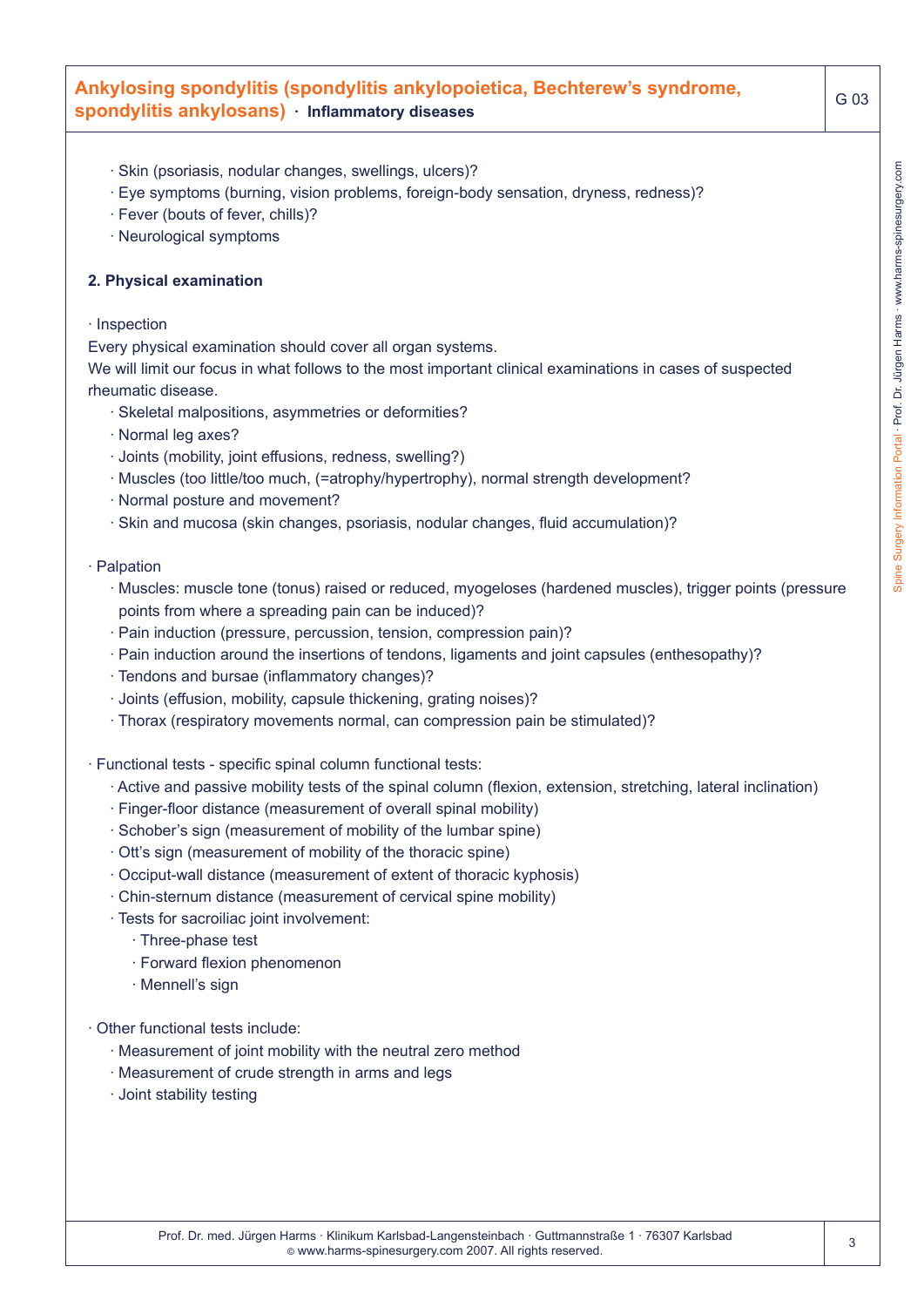#### **3. Instrumental diagnostics**

#### · Conventional x-rays

Since the onset of ankylosing spondylitis usually manifests in the sacroiliac joints, the first radiological changes appear here in the form of blurred joint contours, erosive bony defects and bone densification (sclerotization) in the vicinity of the joints. In advanced stages of the disease, the ossification (ankylosing) of the joint becomes visible.

As the disease progresses further, bony bridge elements (syndesmophytes) that connect the individual vertebra can be seen in all vertebral segments, further stiffening the spinal column. The ankylosed spinal column is often referred to as a "bamboo spine" in the advanced stage.

• Pelvis and lumbar spine showing slight degenerative changes



• Sacroiliitis with ossification of the sacroiliac joints, lumbar spine ankylosed - "bamboo spine"



X-rays can also reveal additional destructive inflammatory changes that result from the transformation of the vertebrae by spondylodiscitis (inflammation of vertebra and disc) and ossification of the ligamentous structures of the spinal column.

- · Andersson's lesions (defects in the vertebral endplates, sign of spondylodiscitis)
- · Romanus lesions, sign of anterior spondylitis
- · "Shining corners" at anterior vertebral margins caused by sclerosing
- · Ossification of the vertebral joints and costovertebral articulations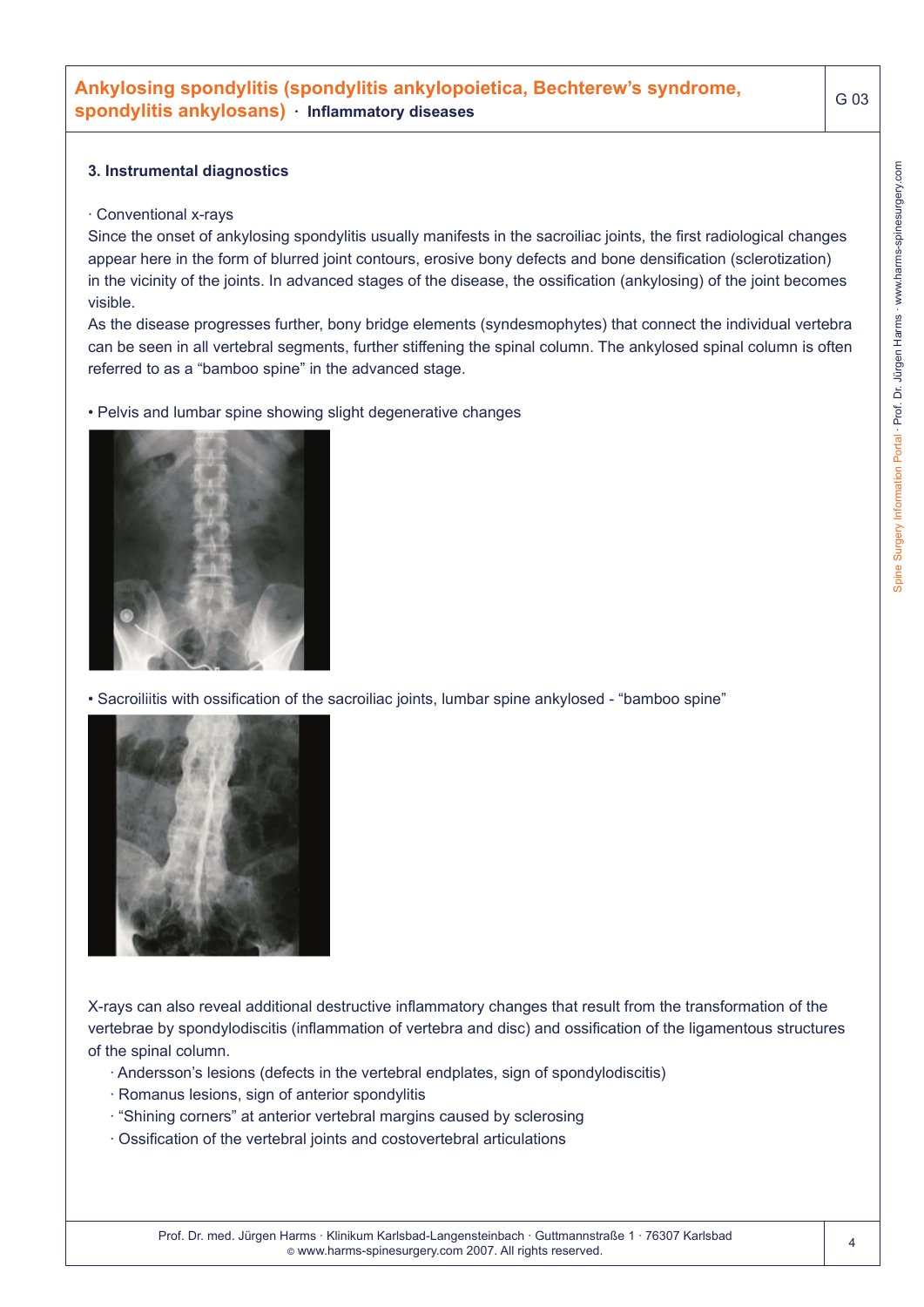# **Ankylosing spondylitis (spondylitis ankylopoietica, Bechterew's syndrome, spondylitis ankylosans) · Inflammatory diseases**

- · Vertebral body deformations (box and barrel-shaped vertebrae)
- · Signs of segmental instability: With the increasing stiffening of vertebral segments interrupted by segments that are not yet stiffened, signs of degeneration and instability such as combined rotation and slippage of vertebrae, pseudospondylolisthesis (forward slippage of vertebrae), and osteochondrosis are discernable
- · Sagittal images of the cervical spine reveal instabilities of the upper cervical spine (atlantoaxial instability).
- · Magnetic resonance tomography (MRT) and computer tomography (CT) With these technologies, clear images can be obtained of the bony changes in the sacroiliac joints and adjacent soft tissues.

In the spinal column, edemas or cysts (accumulations of fluid), bony necroses (areas of destroyed bone tissue), the spinal cord, and soft tissues can be readily evaluated.

· Skeletal scintigraphy

In the early stages of the disease, this method can be used to confirm a diagnosis of ankylosing spondylitis, but only in combination with the clinical and conventional radiological findings.

#### **4. Laboratory diagnostics**

- · Detection of HLA-B27 antigens
- · White blood cell (leukocyte) count, blood sedimentation rate and measurement of C-reactive protein as signs of an inflammation.
- · Rheumatoid factor is always negative ("seronegative spondyloarthritis")

#### **What criteria are used to confirm a tentative diagnosis of ankylosing spondylitis?**

Due to the varying course and appearance of this disease, and the similarity of its symptoms to those of other diseases, it is difficult to define a definitive evaluation scheme that would allow for the reliable diagnosis of the disease. Therefore, different criteria and grades that can be found in all individual findings, in some cases with point scales, facilitate diagnosis.

#### **1. Grading of sacroiliitis**

Grade O: Normal findings Grade 1: Joint gap blurred with a low level of sclerotization Grade 2: Erosions, pronounced sclerotization, joint gap irregular and widened Grade 4: Erosions, joint gap narrowed, joint gap partially or completely ankylosed (ossified)

#### **2. Criteria for inflammatory low back pain**

- · Gradual onset of disease before age 40
- · Pain persists for at least 3 months
- · Morning stiffness
- · Improvement of symptoms

#### **3. Criteria for early diagnosis of ankylosing spondylitis**

- · HLA-B27 antigen positive, blood sedimentation rate elevated
- · Positive clinical signs from examination of sacroiliac joints
- · Restricted mobility of cervical and lumbar spine
- · Spontaneous and pressure pain in bony thorax
- · Respiratory movements of ribcage restricted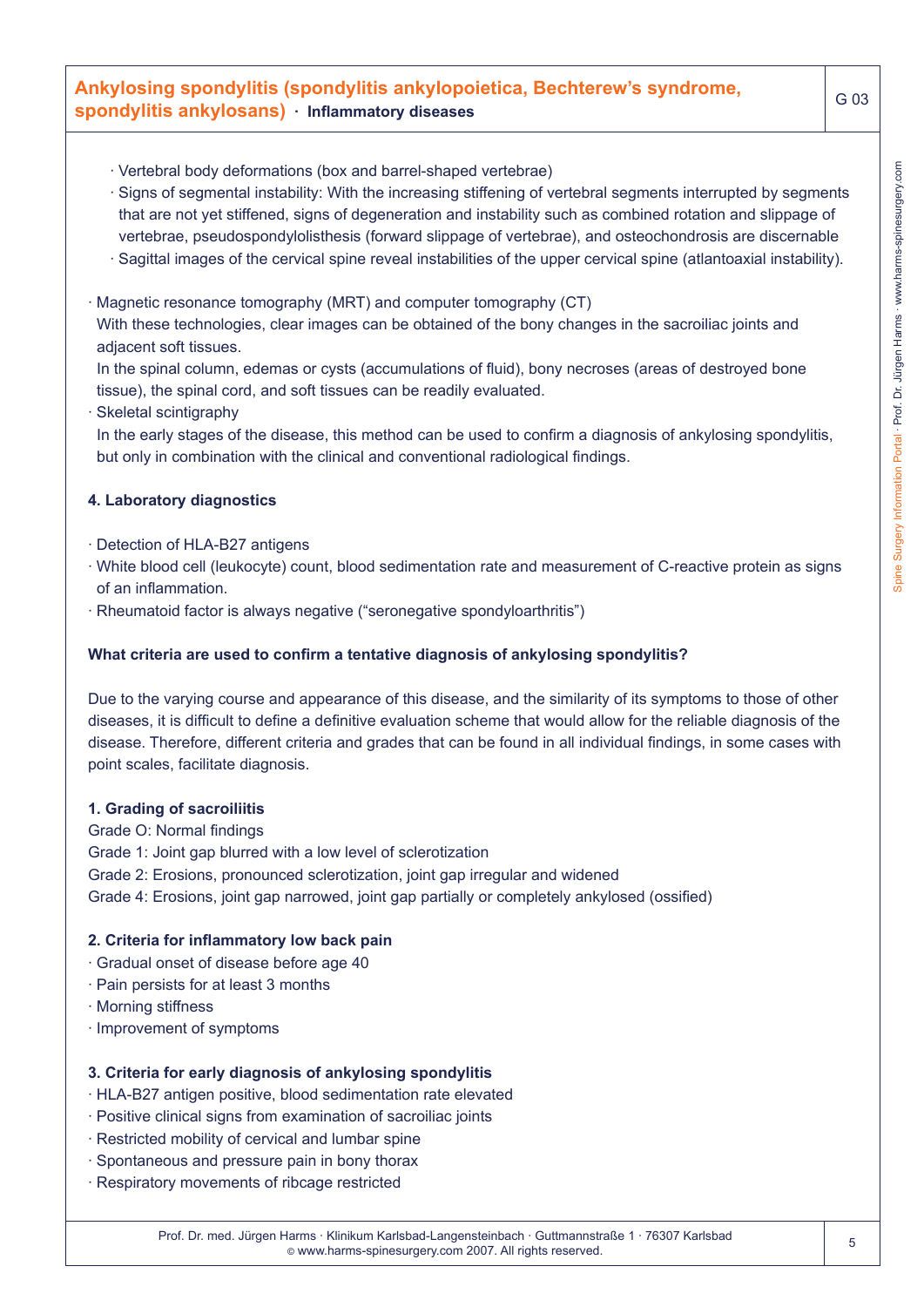## **Ankylosing spondylitis (spondylitis ankylopoietica, Bechterew's syndrome, spondylitis ankylosans) · Inflammatory diseases**

- · Signs of joint involvement or enthesiopathies
- · Eye symptoms (iritis, iridocyclitis) (iris inflammations)

**4. New York criteria**, which can first be sensibly applied when the disease has persisted for some time, since the radiological changes in the sacroiliac joints develop over the course of the disease (between 2nd and 10th year of disease).

Clinical criteria:

- Lumbar spine mobility highly restricted
- Acute or early paints in lumbar spine and at lumbosacral transition
- Limitation of chest expansion to the level of 4<sup>th</sup> intercostal space

According to these criteria, a definite ankylosing spondylitis exists in the presence of a combination of bilateral grade 3 or 4 sacroiliitis together with one of the clinical criteria, a bilateral grade 2 sacroiliitis with clinical criterion 1, or a unilateral grade 3 or 4 sacroiliitis with clinical criteria 2 and 3

#### **What are the symptoms of ankylosing spondylitis?**

· Spinal column, thorax and pelvis

- · Sacroiliitis with low back pains
- · Inflammatory back pain
- · Vertebral deformation
- · Deformation and stiffening of the spinal column (bamboo spine)
- · Calcification, mainly of the longitudinal ligamentous structures of the spine
- · Postural changes over the course of the disease due to increasing stiffening of the spinal column: the lumbar spine flattens and the thoracic spine bends to form a hump
- · Reactive osteoporosis (bone atrophy) due to immobility
- · Vertebral fractures

Due to the loss of elasticity and mobility of the spinal column, even slight accident-related traumas may result in vertebral fractures in advanced stages, mainly around the cervicothoracic transition (neck-chest region) and thoracolumbar transition (chest-lower back region). These vertebral fractures are caused by the combination of the existing pathological factors of osteoporosis, lack of elasticity, and the partial stiffening of vertebral segments because the spinal column has lost the capacity to dampen and transmit the forces acting on it. The resulting compression or luxation fractures may lead to neurological dysfunctions or even quadriplegia.

- · Spinal column instability in the region of the head-to-cervical spine transition (occipitocervical instability), (atlantoaxial instability)
- · Limitation of thoracic respiration due to ossification and stiffening of costovertebral articulations and rib-sternum connections. In combination with a kyphotic deformation of the thoracic spine ("humpback"), this can lead to pronounced respiratory difficulties.

· Peripheral joints

· Frequently affecting the major joints knees, hips and shoulders, with painful restriction of movements.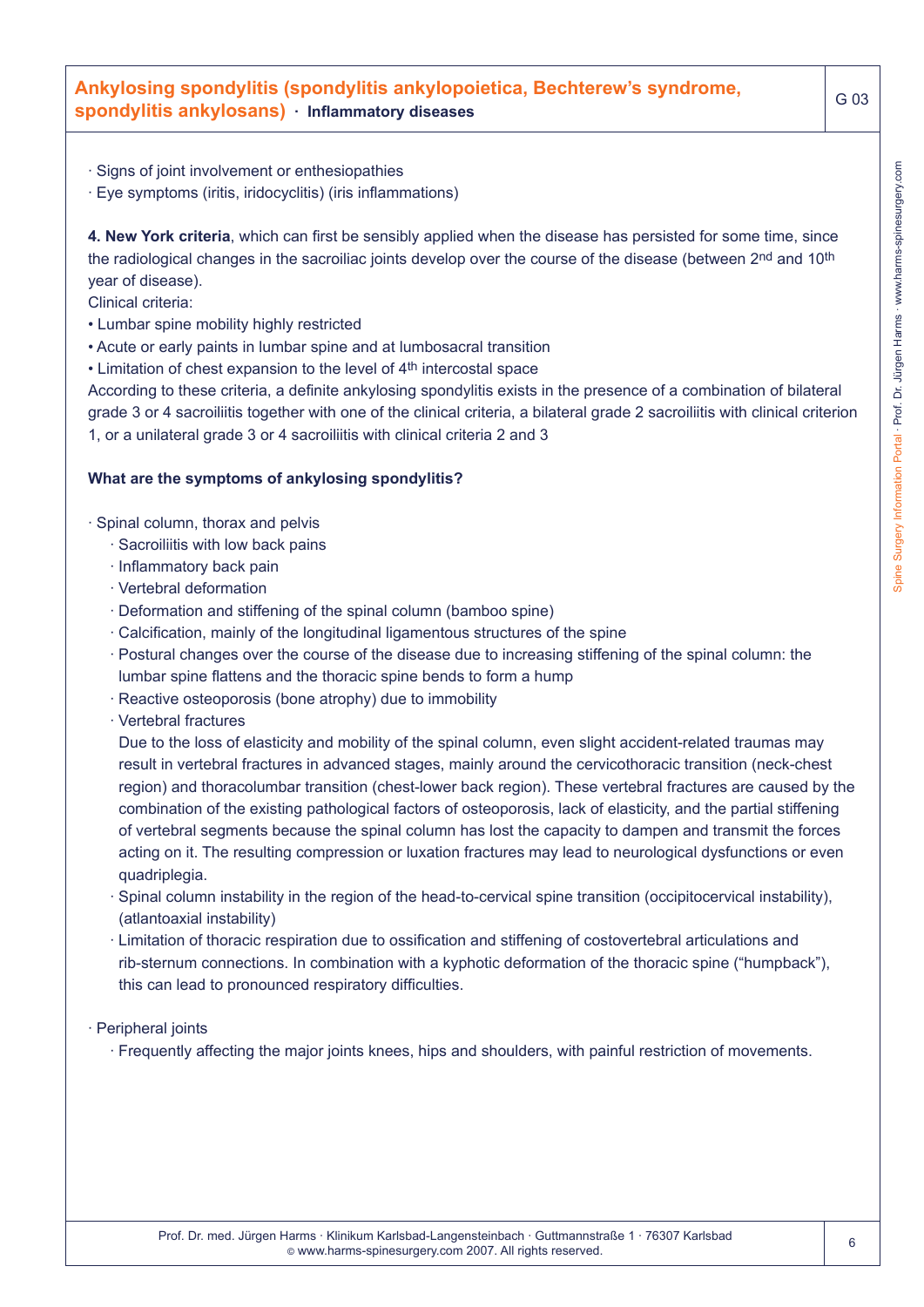# **Ankylosing spondylitis (spondylitis ankylopoietica, Bechterew's syndrome, spondylitis ankylosans) · Inflammatory diseases** G 03 • Normal hip joint • Hip joint arthrosis with destructive changes in condyle and acetabulum Cartilage destruction of head (condyle) of femur Cartilage destruction of acetabulum • Knee from the side, normal findings Femoral condyles (thigh) · Kneecap Joint cartilage Shin bone condyle Patellar tendon • Knee from the side, arthrosis of dorsal surface of kneecap and femoral condyle

· More rarely: involvement of finger and toe joints, elbow and ankle joints

Spine Surgery Information Portal · Prof. Dr. Jürgen Harms · www.harms-spinesurgery.com

Spine Surgery Information Portal - Prof. Dr. Jürgen Harms - www.harms-spinesurgery.com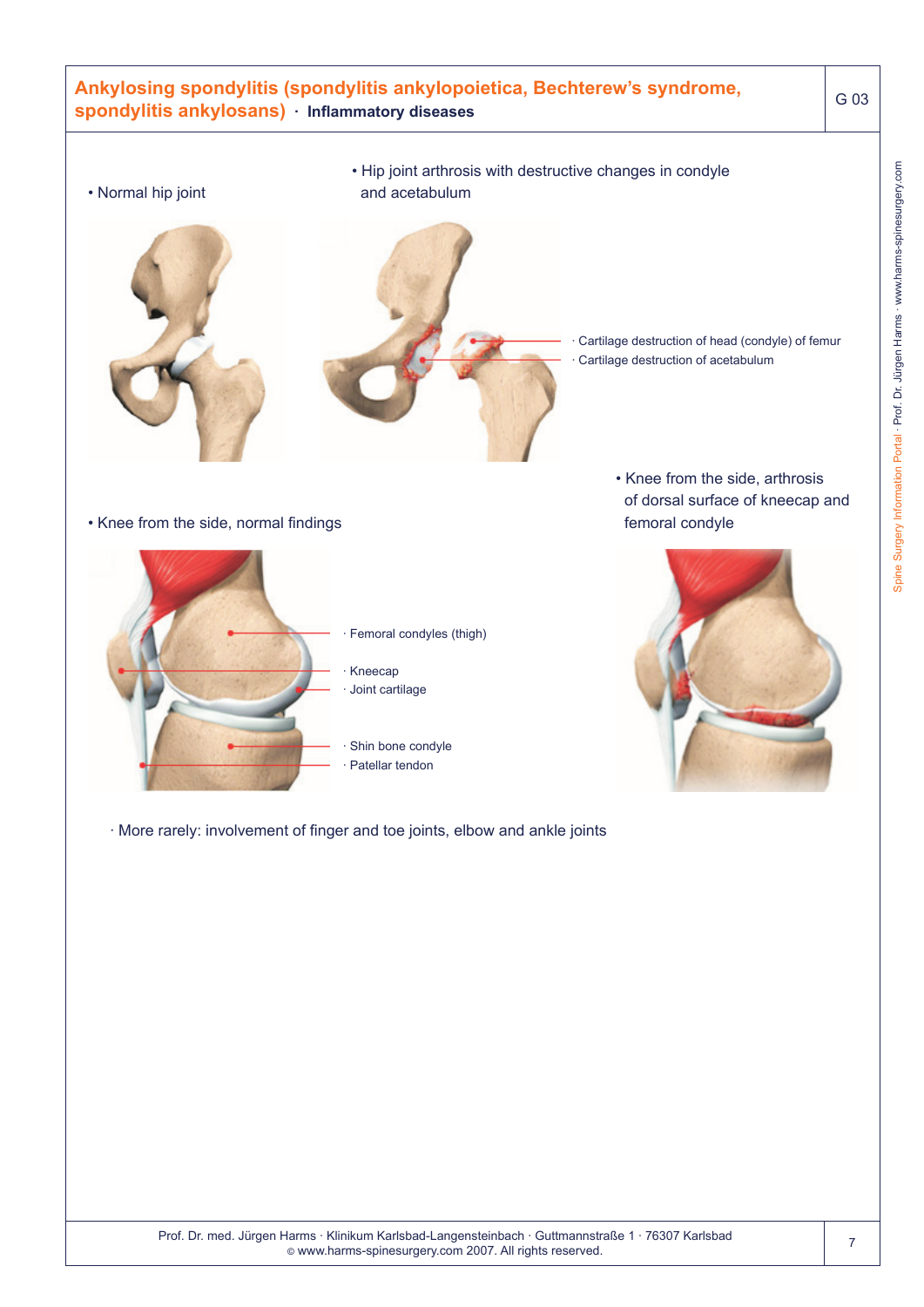# **Ankylosing spondylitis (spondylitis ankylopoietica, Bechterew's syndrome, spondylitis ankylosans) · Inflammatory diseases**

- · Enthesiopathies
	- · With pain and inflammation around tendon and ligament insertions. Here are the most frequent patterns of distribution:
- Localization of enthesiopathies



• Enthesopathy of the Achilles tendon (irritation of tendon insertion)

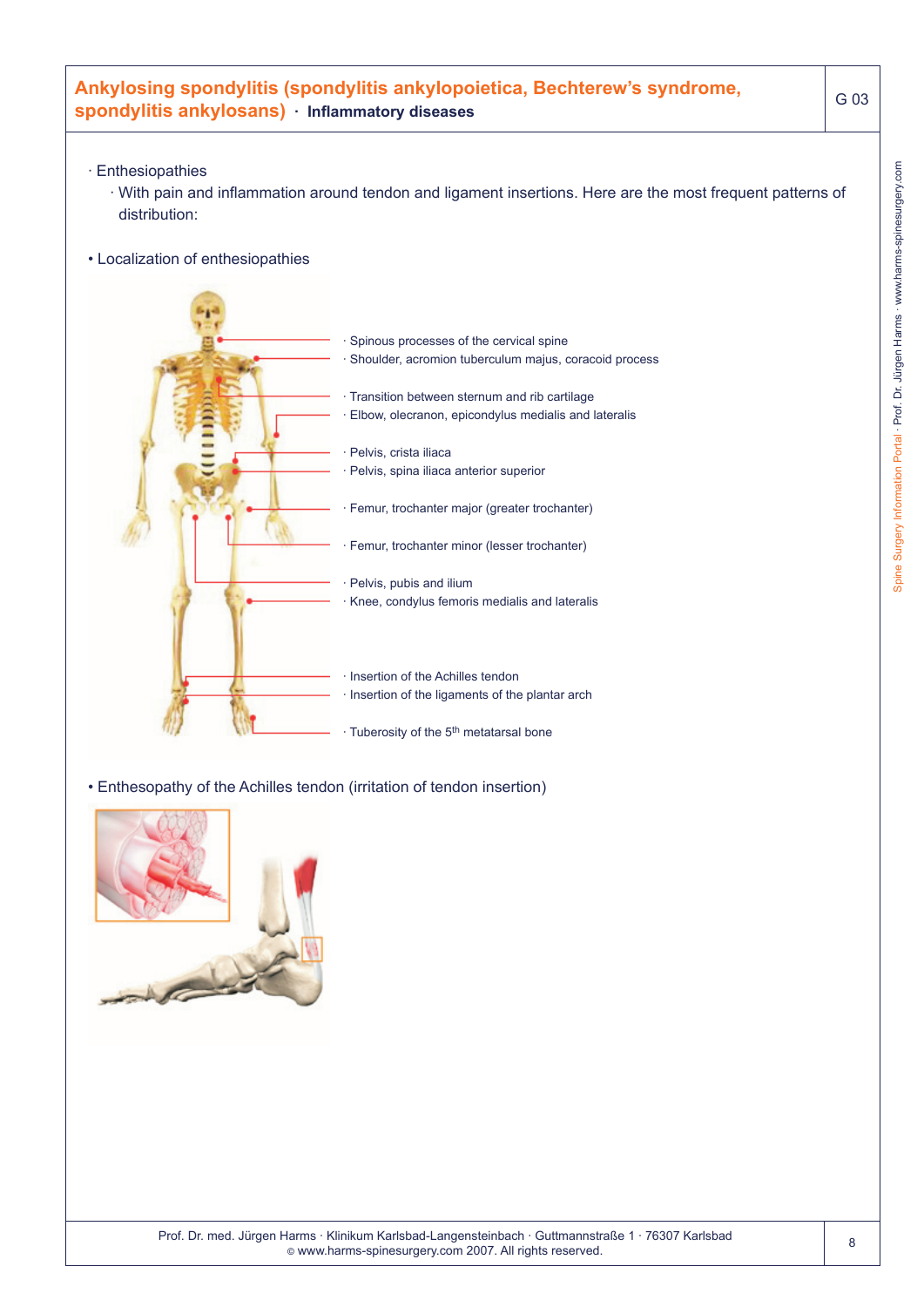# **Ankylosing spondylitis (spondylitis ankylopoietica, Bechterew's syndrome, spondylitis ankylosans) · Inflammatory diseases**

• Enthesopathy in the area of the greater trochanter at the femur with irritation of the bursa



Bursitis (subtrochanteric bursitis)

- · Other manifestations in organs
	- · Cardiac involvement with aortic valve defect (aortic insufficiency), inflammation of the aorta (aortitis), cardiac dysrhythmias and pericarditis.
	- · Pulmonary involvement with cystic pulmonary fibrosis
	- · Eye involvement with inflammation of anterior chamber of the eye and iris (iridocyclitis)
	- · Renal involvement with nephritis and secondary amyloidosis
	- · Neurological involvement in advanced stages of disease with spinal cord compression and cauda equina syndrome.

#### **What is the typical course of this disease?**

The course of this disease is difficult to predict because of the many different variants. Normally, the disease has an intermittent course for a number of years, but it may also quickly lead to stiffening of the spine with pronounced inflammatory reactions in rare cases. In some cases, only the sacroiliitis manifests without any other major symptoms. Another factor that renders assessment difficult is that an exact diagnosis is often not possible until the disease has persisted for a number of years, since radiological signs of sacroiliitis may not manifest for a number of years.

The inflammation of the sacroiliac joints that occurs initially results in instability, straightening up the pelvis. This static change initiates a "compensatory chain reaction" over the course of the disease. The upright position of the pelvis flattens the curvature of the lumbar spine and the physiological lordosis disappears. The body's center of gravity is shifted in front of the body's central axis, resulting in a compensatory increase in thoracic kyphosis, resulting in a hump, which in turn further increases the thoracic kyphosis with the increasing flaccidity of the back extensor muscles and the shifting of the center of gravity toward the front. In this position, the head and eyes are pointed at the floor, which results a compensatory increase in cervical spine lordosis.

The straightening up of the pelvis overextends the hip joints, which is then compensated by increased flexing of the knee joints. The malposition of the hip and knee joints results in flexion contraction that increases the overall deformation of the spinal column.

Together with the deformity of the thorax, the inflammatory ossification of the sternocostal joints and costovertebral joints results in reparatory problems.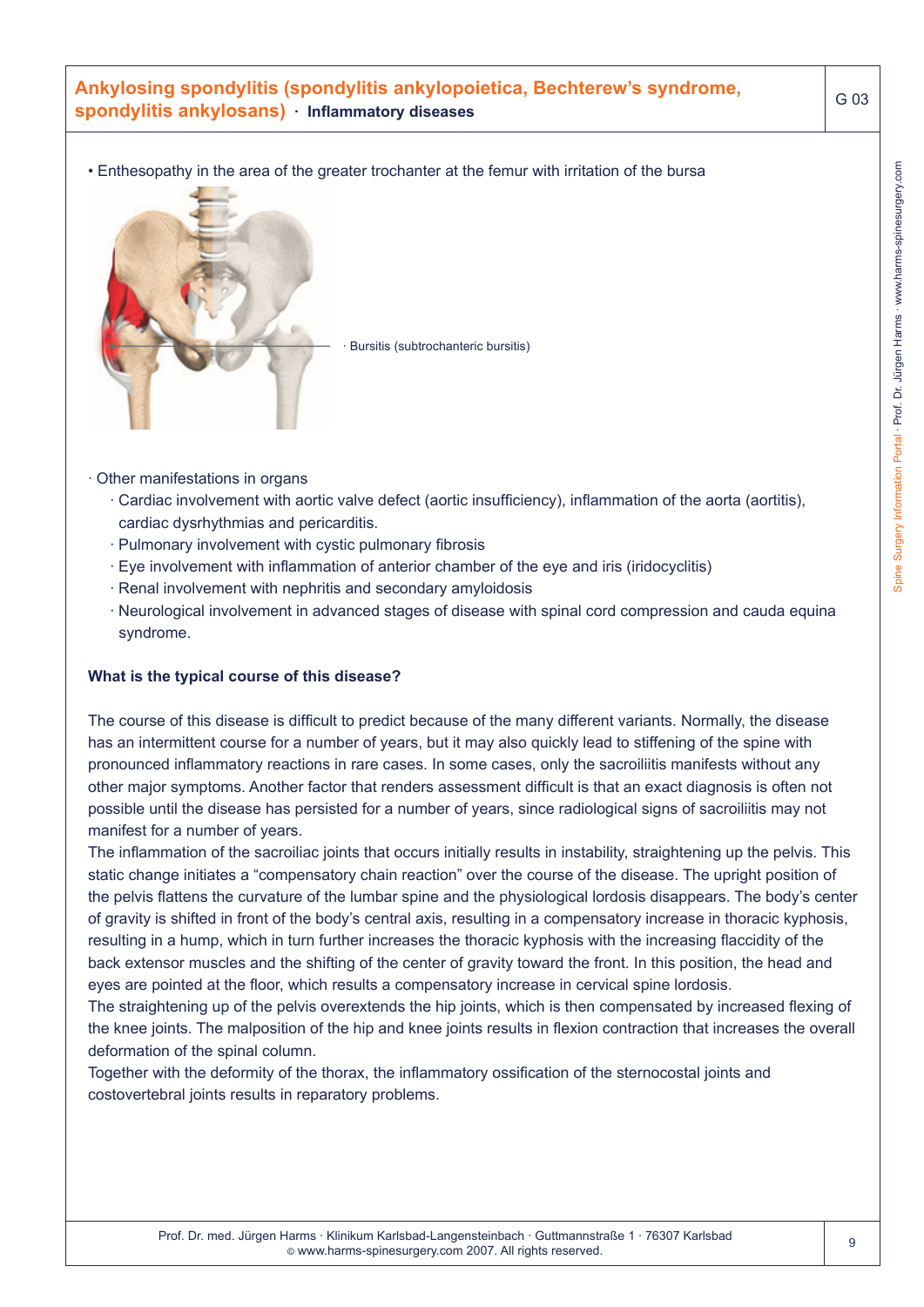# **Ankylosing spondylitis (spondylitis ankylopoietica, Bechterew's syndrome, spondylitis ankylosans) · Inflammatory diseases**

#### **How is ankylosing spondylitis treated?**

There is no therapy available to cure this disease.

Conservative therapy is based on a combination of the following therapeutic methods:

- · Medical drug treatment
	- · Antiphlogistic
		- · With NSAR (non-steroid antirheumatics)
		- · With corticoids, which cannot be used as long-term medications due to their side effects
		- · TNF-alpha blocker (tumor necrosis factor alpha), a new group of medicines that block TNF-alpha, a cytokine that exhibits elevated levels in rheumatic diseases, including ankylosing spondylitis, and which presumably plays a major role in inflammatory joint destruction
		- · Injection of the radioactive isotope radium 224 can have a beneficial effect on the inflammatory processes
		- · Analgesics
		- · Muscle relaxants
		- · Treatment with long-term "disease-modifying antirheumatic drugs" (DMARD), e.g. sulfalazine or methotrexate can be used in cases characterized by severe effects in the large joints. Their use is controversial in cases where only the spinal column is affected.
- · Active and passive kinesitherapy
- Kinesitherapy (motion therapy) must be done regularly and intensively in the form of appropriate exercises, postural and movement training, compensation for existing muscular imbalances, respiratory and endurance training to preserve and improve spinal column and joint mobility.
- · Physical therapy with irradiation, massages, electrotherapy, cold and heat applications, etc. helps loosen the muscle and reduce inflammations.
- · Other possible treatment methods include homeopathy, phytotherapy, traditional Chinese medicine, neurotherapeutic psychological support with relaxation techniques.
- · Surgical therapy of ankylosing spondylitis may be required to treat:
	- · Massive deformities of the spinal column:
	- If the pathological curvatures of the spine are so pronounced that the space available to inner organs such as the lungs is restricted, and the quality of life is greatly reduced due to the bent-over posture, corrective osteotomies can be carried out to reposition the spine.
	- · Massive instability of spinal segments:
	- In cases in which the spine is partially ankylosed, with intervening vertebral segments that are not yet ankylosed, these segments may become unstable.
	- The destabilized segments are then often surgically rigidified (spondylodesis)
	- · In the case of vertebral fractures, surgical stabilization of the fracture is normally achieved by means of dorsoventral methods (access from back and abdomen).
	- · If large joints are affected, accompanied by inflammatory destruction, surgical implantation of artificial hip or knee joints may be indicated.